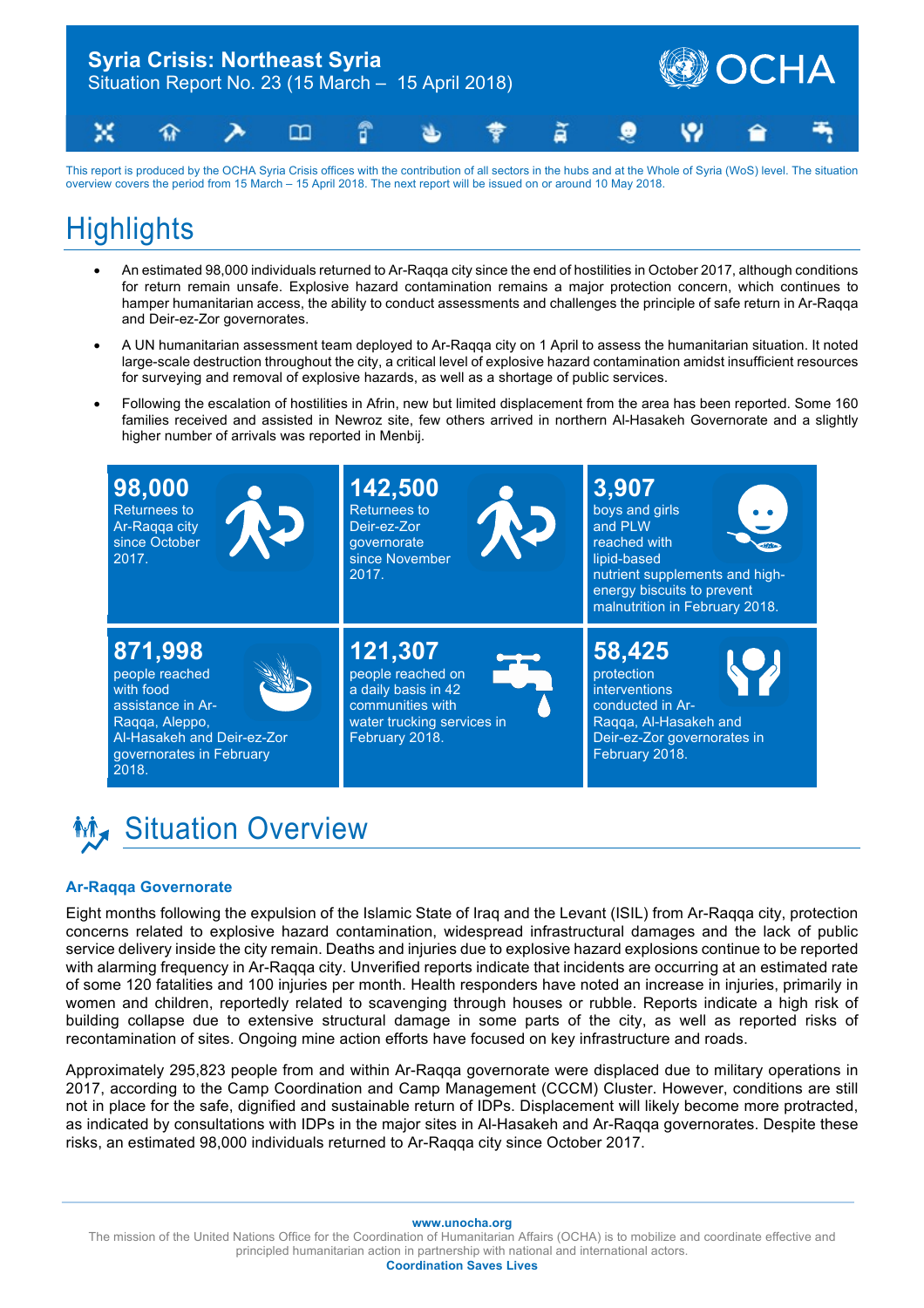Following a UN Department of Safety and Security (UNDSS) site visit to Ar-Raqqa city on 21-22 March, a UN humanitarian assessment team arrived on 1 April to assess humanitarian conditions and priority needs of returnees in the city. The inter-agency assessment noted large-scale destruction and explosive hazard contamination throughout the city as well as a shortage or lack of public services. The team observed an extremely high level of destruction, with nearly 70 per cent of buildings destroyed or damaged.

At the time of the UN mission there were three functional healthcare facilities inside Ar-Raqqa city: (1) The Mashhadani Private Hospital, (2) the Dar Al-Shifa Hospital and (3) a health point in the Al-Mashlab/Ma'amoun district. Basic clinical laboratory services are available only through two private laboratories, located in the rural countryside. City residents reported not having access to hygiene promotion, outpatient consultations, comprehensive essential obstetric care, inpatient care and surgeries. Despite the resumption of some health services, further access and provision of basic healthcare, including routine vaccinations, is required.

During the inter-agency visit, the UN team observed many shops that were open for business, especially in the suburbs of the city. Food and non-food items are available at reasonable prices, oftentimes cheaper than in other areas in Syria; however, the low purchasing power of residents means that many city residents are unable to afford such prices. Mills and 37 bakeries have gradually reopened in the city and its surroundings, leading to the decrease of the price of bread from SYP 150 per bundle to SYP 100 per bundle.

Additionally, Ar-Raqqa city continues to lack basic services, such as electricity. City residents continue to depend on generators, where available. Water is only being pumped to some neighborhoods, and even where it is pumped, the quantity is often insufficient. Some 80 per cent of the population depends on water trucking services, 20 per cent of which is reportedly unsafe for consumption. The main pumping station in the city is not functional due to electrical and mechanical issues, however, water supply could be restored if the main pumping station was rehabilitated.

The inter-agency mission conducted to Ar-Raqqa city on 1 April was attended by representatives of the key protection agencies. Although limited time did not allow for a thorough assessment, the mission undertook some important observations and brief discussions with returnees of different age and sex, including some adolescent girls. Brief consultations with male returnees highlighted a continuous concern for their safety and security in the city, particularly during nighttime, while law and order institutions seem overstretched and ill-equipped.

During the inter-agency mission protection actors detected high levels of trauma and distress amongst the population, linked to earlier experiences during years of ISIL control, exposure to hostilities, and displacement to IDP sites with limited freedom of movement. Children seemed to be particularly affected, with experiences of panic attacks, sleeping problems, and general lack of attention. The concerning phenomenon of high numbers of unaccompanied and separated children, including orphaned, was also highlighted. In the absence of any form of support to care-giving families, there is a concern for possible forms of abuse, exploitation and trafficking. Child labour was also observed as a very common phenomenon.

Early marriage was often identified as a major protection concern. The mission confirmed a significant presence of adolescent girls divorced and abandoned by their husband, as well as survivors of sexual exploitation and abuse. In general, brief consultations with returnee women revealed their high level of hardship in everyday lives and in undertaking the simplest chores, due to lack of basic services such as running water, electricity, education for children and – in many cases – the presence of husbands or family members with disabilities to be attended without adequate resources. The presence of military and police forces in the city was also presented as a source of discomfort and fear of harassment by some of the consulted adolescent girls.

The plight of persons with disabilities, including war injured, was emphasized by the local administration, particularly due to the lack of suitable health services and rehabilitation support. The situation is even more complex in the case of children with physical disabilities and other impairments, who cannot rely on any specialized form of rehabilitation or psychosocial support.

The issue of civil documentation was also noted as a main challenge. The reported number of unregistered births and marriages is staggering, due to the prolonged absence of proper systems and administrative offices to issue notifications of vital events. Identification documents are reportedly issued to facilitate the control and the movement in the urban and semi-urban areas of Ar-Raqqa governorate, while recognizing the non-validity of these documents in Government-controlled areas.

Cross-border humanitarian partners continue to provide support to key services throughout the city, including water points, water trucking, rehabilitation of water stations, chlorination of water, provision of health care, emergency NFIs, hygiene kits, food baskets, cash and shelter kit distributions. The United Nations and partners are currently working on a response plan for the city on the basis of the needs identified during the assessment mission.

#### **Deir-ez-Zor Governorate**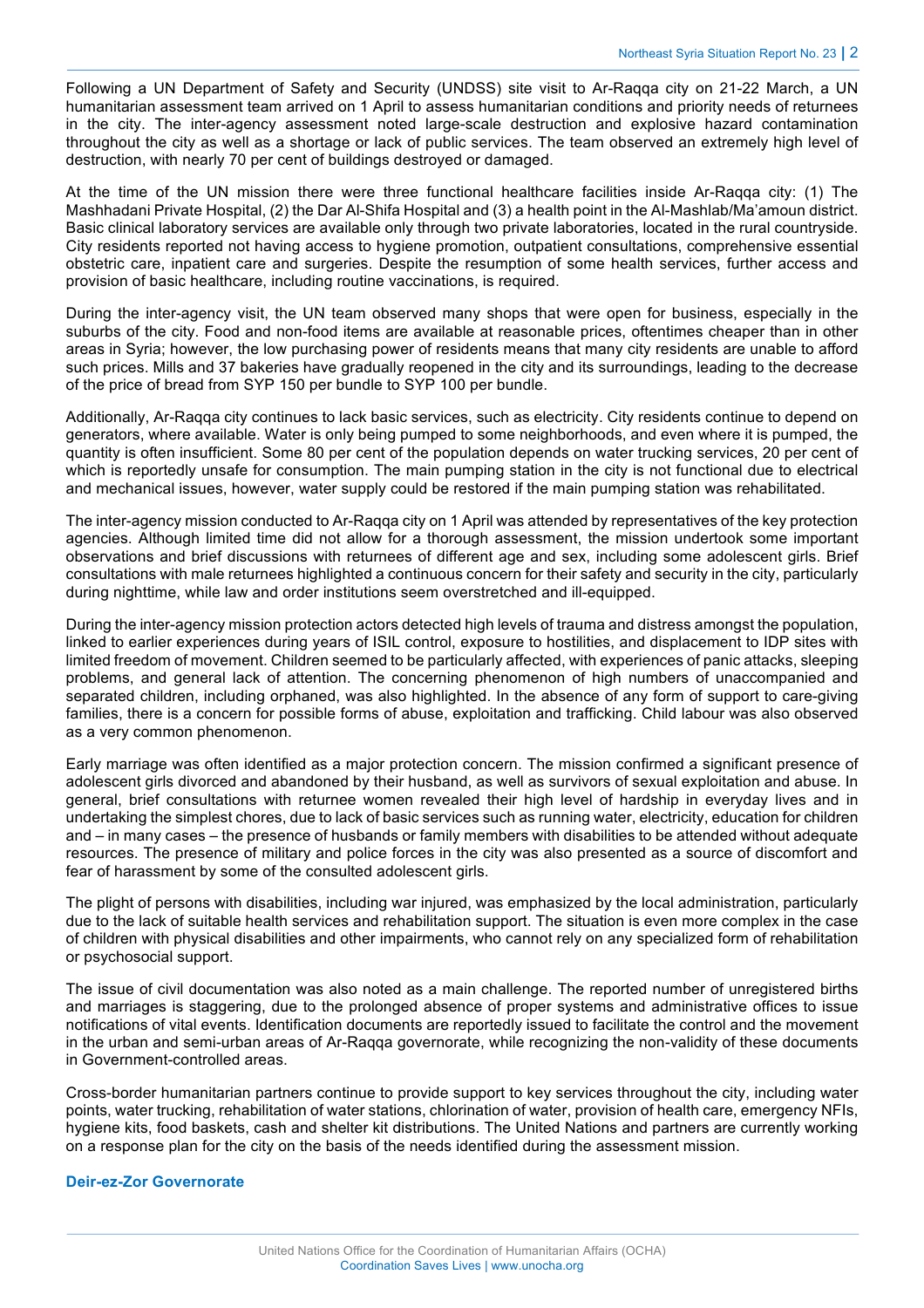During the reporting period, ISIL retained control over several villages in southern rural Deir-ez-Zor governorate on the eastern side of the Euphrates River, as well as areas along the Syria-Iraq border, east of Markada. On 18 March, ISIL took control over additional areas in Deir-ez-Zor governorate, including the T2 Oil Pumping Station located 70 km west of Abu Kamal city.

Explosive hazard contamination continues to present a daily risk for thousands of children, women and men across Deir-ez-Zor governorate with increasing numbers of blast wounded victims treated due to explosive incidents. Without explosive hazard surveys conducted by humanitarian mine action organizations, no detailed information is currently available on actual levels of contamination in areas of return. Further efforts are needed to increase the level of awareness of local communities, IDPs and returnees with risk education campaigns, in addition to the conduct of survey, marking and removal of explosive hazards. While current mine action interventions focus on Al-Hasakeh and Ar-Raqqa governorates, needs in Deir-ez-Zor governorate are reported to be high. The absence of fully operational public hospitals in Deir-ez-Zor governorate has heightened the vulnerability of persons seeking immediate medical treatment, particularly for blast-wounded individuals.

Approximately 253,035 people were displaced from and within Deir-ez-Zor governorate in 2017, according to CCCM. Despite the risks posed by explosive hazards, thousands of families are returning to their places of origin in Deir-ez-Zor governorate. On 8 April, the Government of Syria (GoS) reportedly opened two crossing points on the Euphrates River in eastern rural Deir-ez-Zor governorate to facilitate the return of IDPs from areas controlled by the SDF. To date, the majority of returns to Deir-ez-Zor governorate have been to Khasham and Kisreh sub-districts, where approximately 142,500 IDPs and returnees are living.

At the same time, large numbers of displaced persons are still sheltered in IDP sites, informal settlements, and to a lesser extent in host communities. An estimated 94,000 IDPs remain in 54 IDP sites across Al-Hasakeh, Ar-Raqqa and Deir-ez-Zor governorates, as of 4 April according to CCCM. However, displacement in Deir-ez-Zor is not limited to the IDP sites in Al-Hasakeh and Ar-Raqqa Governorate, but it includes a non-specified but visible number of families in hosting arrangements in Deir-ez-Zor governorate.

The humanitarian response in Deir-ez-Zor governorate has been mostly limited to northwestern sub-districts, more specifically Kisreh and Khasham sub-districts districts, and to the accessible and less affected areas of Deir-ez-Zor city. While humanitarian actors continue to scale up the response in the governorate and in the city, access remains difficult in some areas in close proximity to frontlines, due to ISIL infiltration risks and administrative requirements. Unconfirmed reports indicate that food supplies have depleted in most ISIL-controlled areas in eastern rural Deir-Ez-Zor governorate, resulting in a sharp increase of prices of basic commodities such as milk, meat and fuel. Medical supplies are also reportedly lacking.



In March, UN agencies transported humanitarian supplies by road to Qamishli via 49 trucks (3 UNICEF; 3 UNHCR; 43 WFP) from Damascus, Homs, Lattakia and Tartous. During the same period, three ICRC trucks reached Deir-ez-Zor governorate. In February 2018, cross-border actors provided support to nearly 600,000 people in need across Al-Hasakeh, Deir-ez-Zor and Ar-Raqqa governorates.

On 4 April, it was reported that ten explosive projectiles landed in close proximity to the Fishkhabour crossing point, which is used by some humanitarian partners to access northeast Syria. Immediately after the shelling, the authorities on the Iraqi side closed the border from their side. The crossing was reopened on the following day.

The UN temporarily postponed the second humanitarian convoy through the Yaroubia border crossing, scheduled for 5 April due to unforeseen organizational constraints, but additional convoys are planned.



### **Protection**

The displacement situation in northeast Syria has largely stabilized, with a decrease registered in terms of new arrivals in the IDP sites and departures from the sites – largely return movements to Ar-Raqqa and Deir-ez-Zor governorates – exceeding the arrivals. The last minimal IDP influxes – particularly in Areesha IDP site in Al-Hasakeh Governorate – have largely originated from the eastern and southeastern areas of Deir-ez-Zor governorate, where ISIL-held pockets remain and ISIL clashes with both SDF and GoS forces continue, disrupting the lives of the civilian population and forcing them to flee.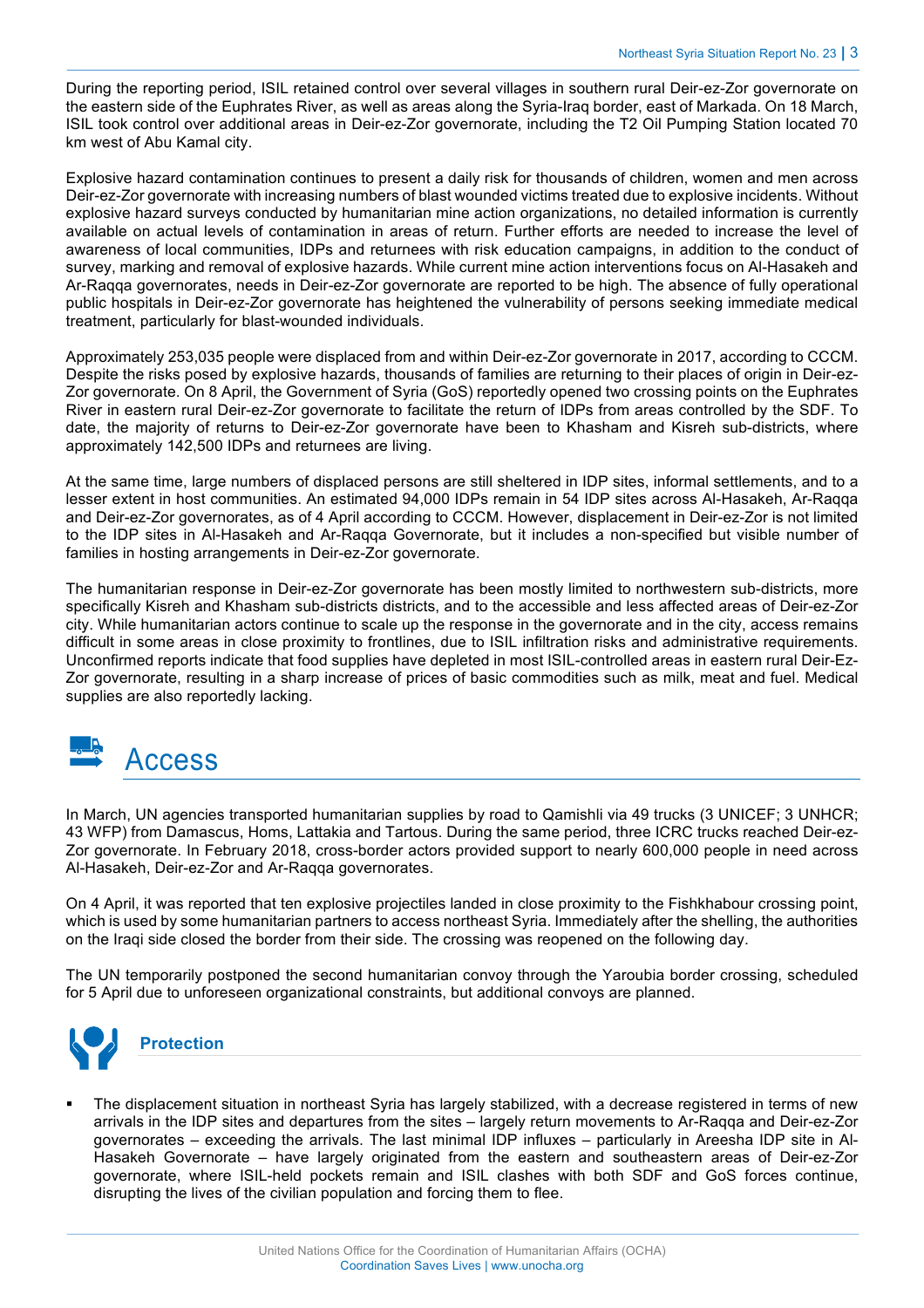- In some IDP sites, the site population still exceeds the capacity, notably in Areesha and Ain Issa IDP sites. Children and women continue to represent the majority of the population in all IDP sites (52 per cent and 21 per cent respectively), and remain exposed to conditions that lead to a variety of protection risks. As a result of the ongoing return movements, IDPs originally from Deir-ez-Zor governorate now represent the majority of the population in Areesha, Mabrouka and Al Hol sites, while a more mixed population with IDPs originating from Ar-Raqqa continue to reside in Ain Issa IDP site.
- Intermittent reports of child recruitment continue to reach protection actors from various sites. During the month in review, accounts have been provided about recruiters attracting adolescents, with promises of an income and increased assistance support. Advocacy continues at local and higher level with relevant stakeholders, reminding the latter of international commitments undertaken on the protection of children.
- Concerns have been raised by women on the decreasing level of services in some of the sites following restrictions applied by the local entities to some humanitarian health actors. Reproductive health services continued during the reporting period with no disruption.
- § IDP councils in some sites, notably in Areesha, have started to issue certain forms of documentation, particularly marriage, divorce, birth and death certificates. While it is known that such documentation will not be granted any official value outside of SDF-controlled areas, this development needs to be followed to ascertain any possible use of these notifications as evidentiary statements in the future process of obtaining official documentation issued by the Government of Syria.
- Freedom of movement, screening and sponsorship procedures continue to be applied, particularly in sites located in Al-Hasakeh governorate, regardless of the reduced pace of new arrivals to IDP sites. This continues to trigger irregular movements outside the sites, to go around existing regulations and through dangerous informal routes that deplete the few monetary resources still left with the IDPs. Reportedly, the temporary exit from the sites is intermittently suspended and restrictions seemed to be applied whenever there are cases of IDPs not returning to the sites after having been granted a temporary exit, thus creating tensions between the site population and local forces in charge of maintaining law and order. Situations of family members considered as "bonds" to guarantee the return of the individuals that had been allowed to exit through the sponsorship system continued to be observed. Permissions to leave the sites for visits to other sites or to allow IDPs to complete administrative procedures in urban centres (Al-Hasakeh and Qamishli) are in place but are not evenly applied.
- Economic activities in the IDP sites remain limited and subjected to regulatory processes and fees applied by the site administration. Regular consultations with IDPs, particularly with women, in some of the sites have noted increased frequency of early marriages. These forms of gender-based violence (GBV) partially preceded the displacement and are linked to ISIL practices, but also partially follow the displacement and seem to frequently occur in the IDP sites. Reportedly, the persistence of this negative coping strategy is linked to the depletion of resources and is designed to ease the financial burden of the families confined in the sites. Early marriages are also described as deriving from an attempt to create new families to increase the amount of assistance, as well as a form of "protection" from external violence and to deter child recruitment. While the local administration has started to issue marriage certificates in the IDP sites, it appears that such certificates are not being produced for early marriages, rightfully considered a violation of the rights of the children. Despite the stance from the site administration, the practice continues.
- In March, consultations have occurred across the IDP sites on intention to return. An assessment of more than 6,500 household interviews indicated that more than 80 per cent of IDPs currently in the sites are not yet ready to return in the short term and do not have concrete return plans for the time being. The decision to return would be based on the evolving situation in their areas of origin and destination, with attention to security improvements, improved availability of basic services, livelihood opportunities and shelter conditions. The following factors were perceived as hindering returns: concern for the ongoing hostilities, the level of destruction and inhabitability of the houses, other individual security concerns, and the lack of livelihood opportunities widely reported by the consulted IDPs, with assistance being less important.
- Organized departures from IDP sites towards Ar-Raqqa and Deir-ez-Zor governorates are visible but remain relatively limited. Some concerns regarding return dynamics emerged due to intermittent reports, corroborated by observations on the ground, which indicated that site administration officials retained assets belonging to families departing IDP sites. Such occurrences decreased in response to the presence of humanitarian actors advocating against the practice and highlighting the humanitarian nature of assistance to persons in need. Another concerning trend is the introduction of a sponsorship system as a prerequisite for the settlement of inhabitants not originating from Ar-Raqqa governorate. While families from Aleppo and Deir-ez-Zor have reportedly obtained the sponsorship through acquaintances and former employers, the system adds a new constraint on the freedom of movement of population in the area.